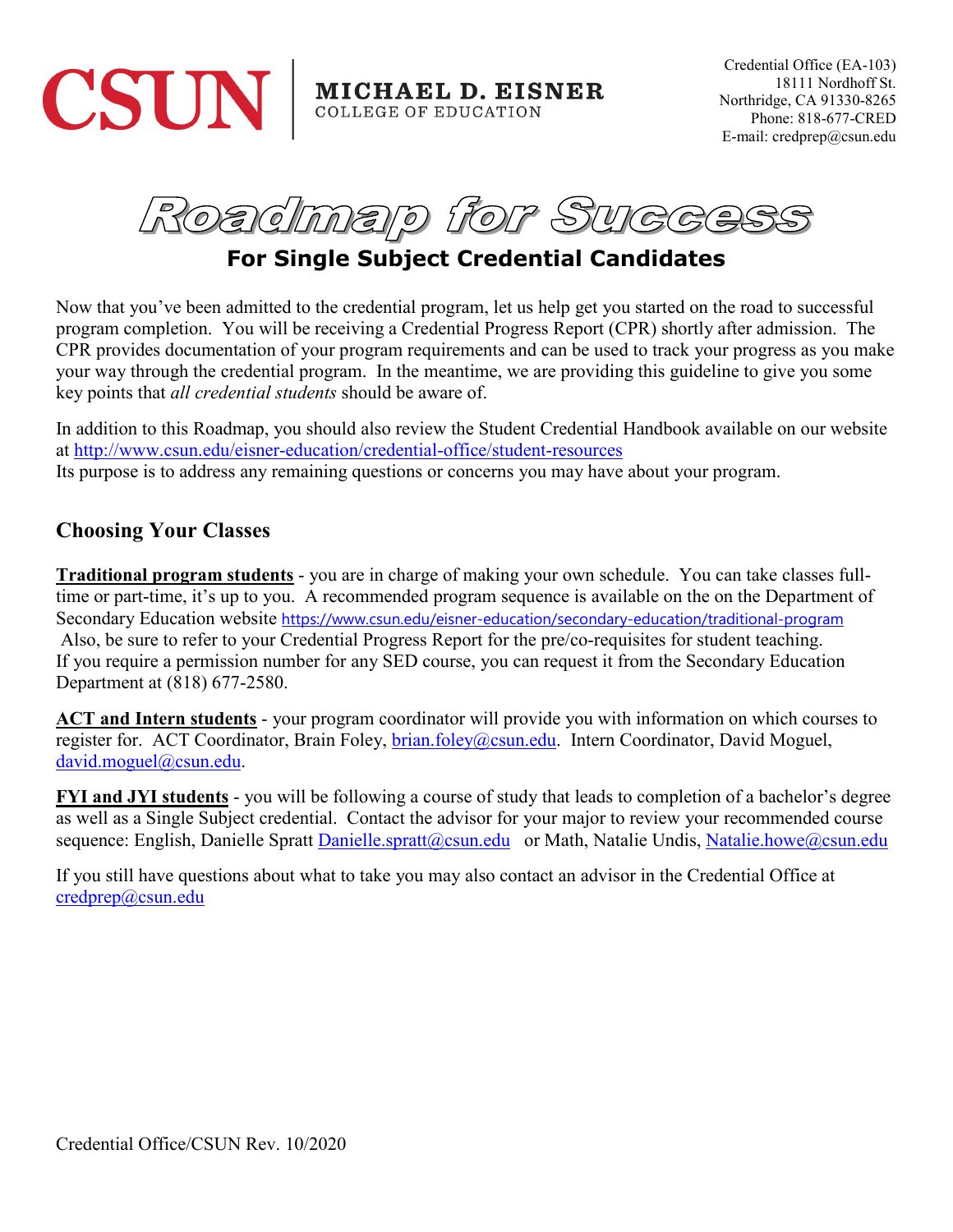# **Reminder While in Program**

*All credential students* must maintain an overall GPA of 2.75 since program admission and a GPA of 3.0 in all credential courses with no grade lower than a "C." A grade of "C-" or lower is not acceptable. *NOTE: Unless you maintain this standard you will not be allowed to student teach and you will not be eligible to receive a credential.*

Additional program requirements will be indicated on your Credential Progress Report. If this information is unclear or you have questions about your program you should contact a credential advisor.

If you decide to change your program objective (i.e. Single Subject to Multiple Subject) or pathway (i.e. ACT to Traditional, Traditional to Intern) you should meet with a credential advisor to discuss the requirements and procedure.

## **Student Teaching**

**Traditional program and FYI/JYI students** - your department is in charge of arranging your student teaching assignment. But before this can happen, you will need to submit an online Student Teaching Application. The Student Teaching Application is available at [http://www.csun.edu/eisner-education/credential-office/student](http://www.csun.edu/eisner-education/credential-office/student-teaching-applications)[teaching-applications](http://www.csun.edu/eisner-education/credential-office/student-teaching-applications)

You should do this early in the semester prior to student teaching. Once it has been determined that you are eligible for student teaching, notification is sent to your department and they will contact you regarding your assignment. Questions regarding school site, days/times or special circumstances must all be directed to your student teaching coordinator.

**ACT and Intern students** - contact your program coordinator for instructions on registering for student teaching.

#### **Program Completion**

In order for the Credential Office to recommend you to the California on Teaching Credentialing (CTC) for your preliminary teaching credential, you will need to submit an online credential request. The Credential Request form initiates the application for your credential document. The Credential Request should be submitted at the beginning of your final semester in the program, as soon as CSUN coursework in progress is all you have left to complete. (Any additional requirements such as RICA, CPR U.S. Constitution and approved coursework taken at an institution other than CSUN must already have been completed prior to submission of the Credential Request). Below is the process:

- *1.* Submit the *Credential Request Form online* [http://www.csun.edu/eisner-education/credential](http://www.csun.edu/eisner-education/credential-office/program-completion-process)[office/program-completion-process.](http://www.csun.edu/eisner-education/credential-office/program-completion-process)
- 2. A Credential Advisor will verify your eligibility and once all outstanding requirements have been completed they will submit your credential recommendation to the Commission on Teacher Credentialing (CTC).
- 3. You will be contacted via e-mail by the CTC. They will prompt you to complete their on-line application and pay a processing fee.
- 4. Once the credential has been issued you will receive a final notification from the CTC.